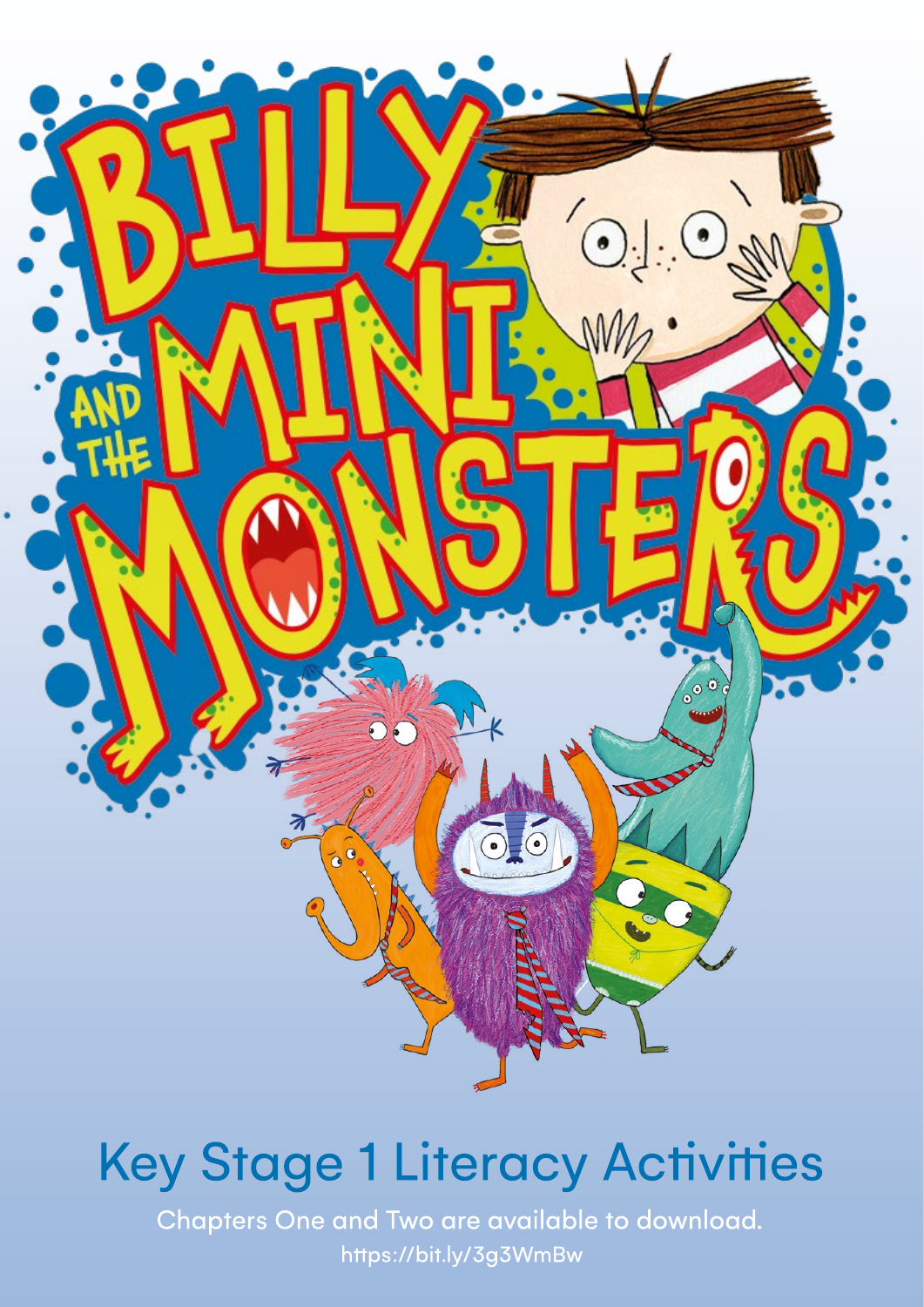## Chapter One

### Comprehension/discussion questions

- Why is Billy trying to stay awake all night?
- • Name five things that Billy is afraid of
- • What wakes Billy up?
- • What does Billy see on his bookcase?
- • Where has Trumpet been?

### **Creative writing**

- • Billy imagines lots of scary things that might happen in the dark. Write a list for Billy to help show him all of the good things about night time.
- Look around your own bedroom and describe what you can see.
- Billy thinks that maybe he is dreaming. Write a short description of the last dream you had. This could be your favourite daydream, if you can't remember!

### **Other activities**

- Create your own footprint. You could draw one for a creature you have imagined, or you could draw round your own foot.
- • Design a poster for your bedroom wall.
- Draw your favourite pair of socks. Why are they your favourite?





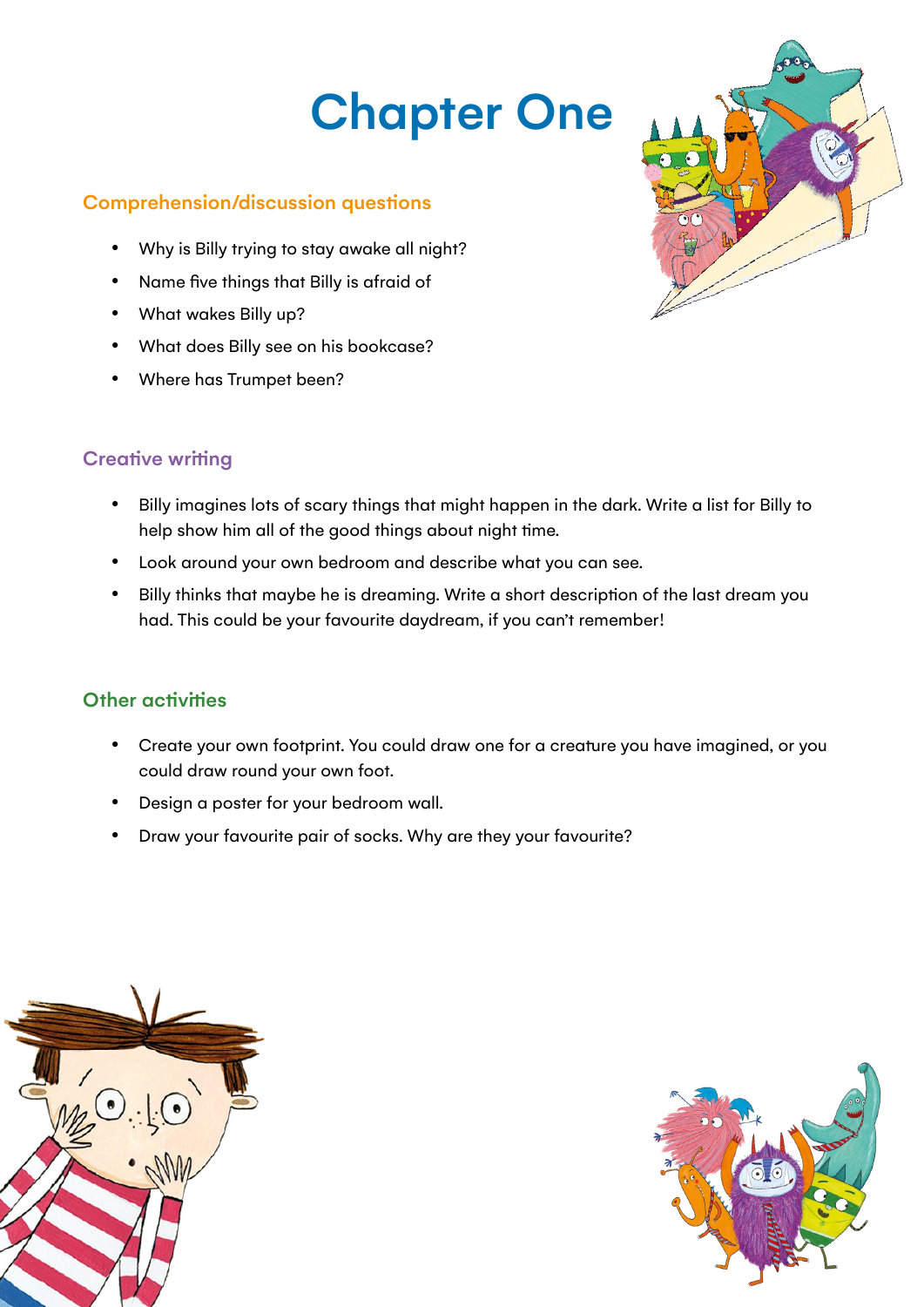## Chapter Two

### Comprehension/discussion questions

- What is Billy's little sister called?
- Why is Billy surprised when his parents look around his bedroom?
- Where is the bad smell in Billy's room coming from?
- What's wrong with Billy's tie?
- • What does Billy see in the corner of the mirror?

### **Creative writing**

- Choose a member of Billy's family and describe them. What colour is their hair? What clothes are they wearing?
- Imagine that you are a Mini Monster living in a sock draw. Write a short story, including what you can see, hear and smell, and a description of the other Mini Monsters you share the sock draw with.
- Chapter Three is called 'Billy Makes a Plan'. Write what you think this plan might be.

### **Other activities**

- Draw your favourite Mini Monster.
- • Create a menu listing all the things you think a Mini Monster might like to eat.
- Have a look around your home. Can you find any places that would make good homes for the Mini Monsters?





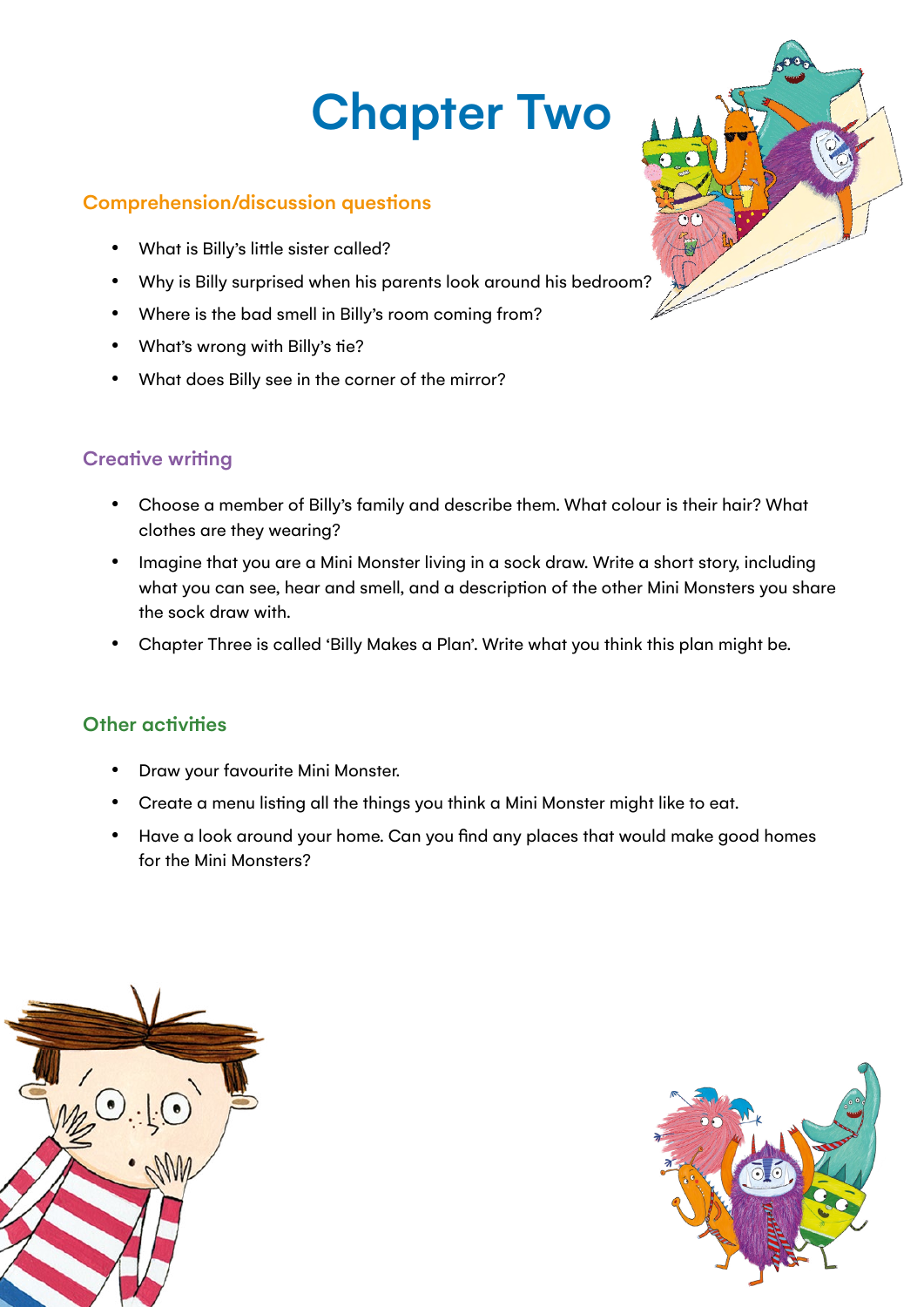### Comprehension/discussion questions

We hope you enjoyed the first two chapters of Billy and the Mini Monsters: Monsters in the Dark. If you have the book at home, here are some comprehension and discussion questions for each of the remaining chapters, and some more creative activities. The creative activities follow the events of the book in chronological order.

### Chapter Three

- Why doesn't Billy tell his mum about the purple, furry thing?
- How many points are there on Billy's list?
- • What does Billy decide he is going to do that night?
- Which Mini Monster goes on an adventure to find more cheese?
- Which Mini Monster follows him?

#### Chapter Four

- What does Billy put in his trap?
- What two things does Billy have with him under his duvet?
- How do you think Billy is feeling?
- What colour is the monster?
- How big is the monster?

### **ChapterFive**

- What sound does the monster make?
- What do you think the slime feels like?
- Who are the Mini Monsters? What are their names?
- Which Mini Monster is the smelliest?
- Where does Billy's mum take the socks?



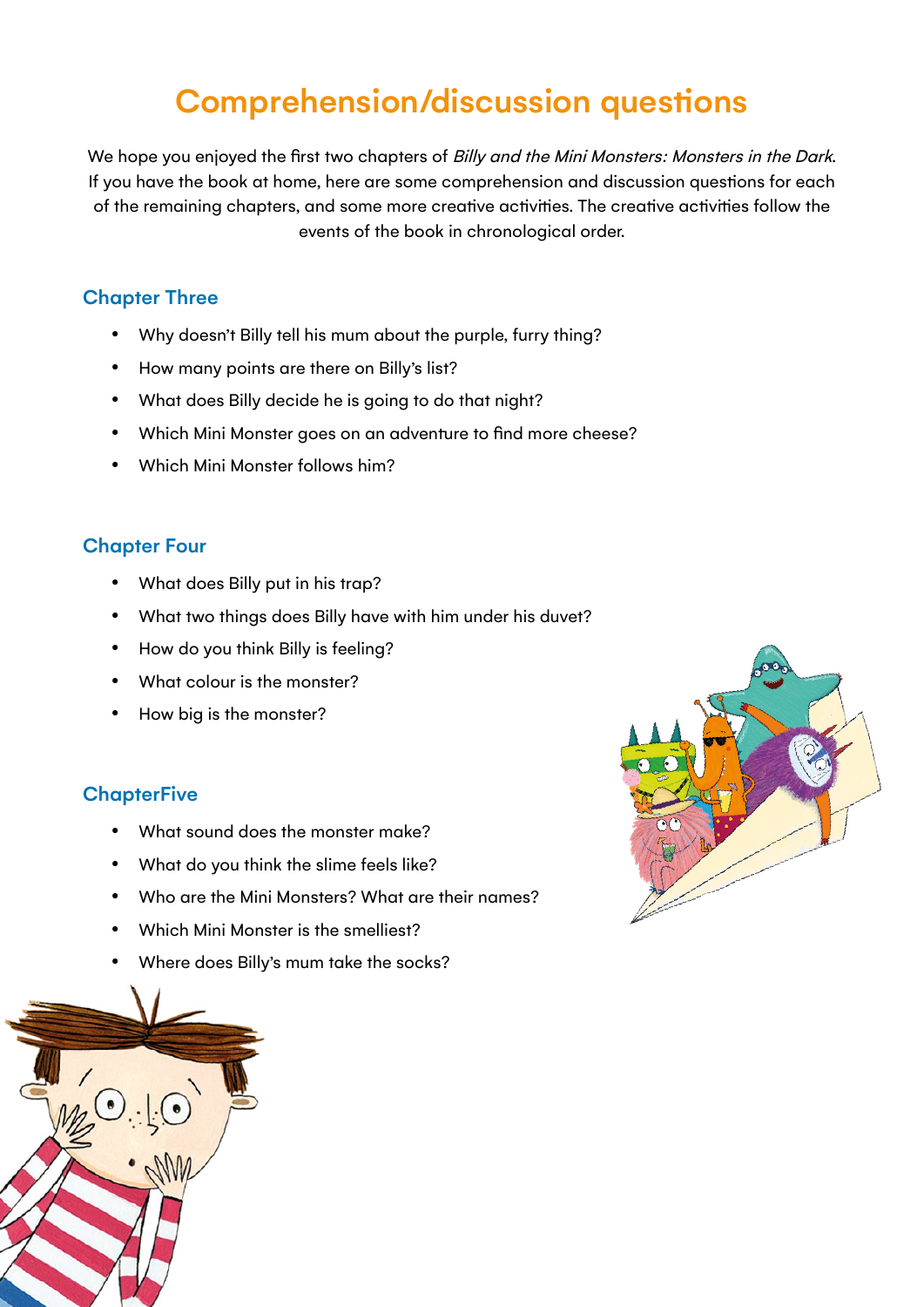### Comprehension/discussion questions

### Chapter Six

- How would you describe Billy's decision to go downstairs, even though he is scared?
- What do the Mini Monsters offer Billy in return for saving them?
- What does this mean?
- What does Billy realise when he turns his light off?

### Discussion questions about the whole book

- Who was your favourite character and why?
- • What was your favourite moment in the book?
- How is Billy different at the end of the book compared to the beginning?
- Is Billy like you or anyone you know?

### Creative writing for the whole book

- Imagine that you have your very own Mini Monsters living in your sock draw. Write a story about the adventures they get up to while you're asleep.
- Imagine that you are a Mini Monster. Write a poem or a story about yourself.
- Write a short review of the book.